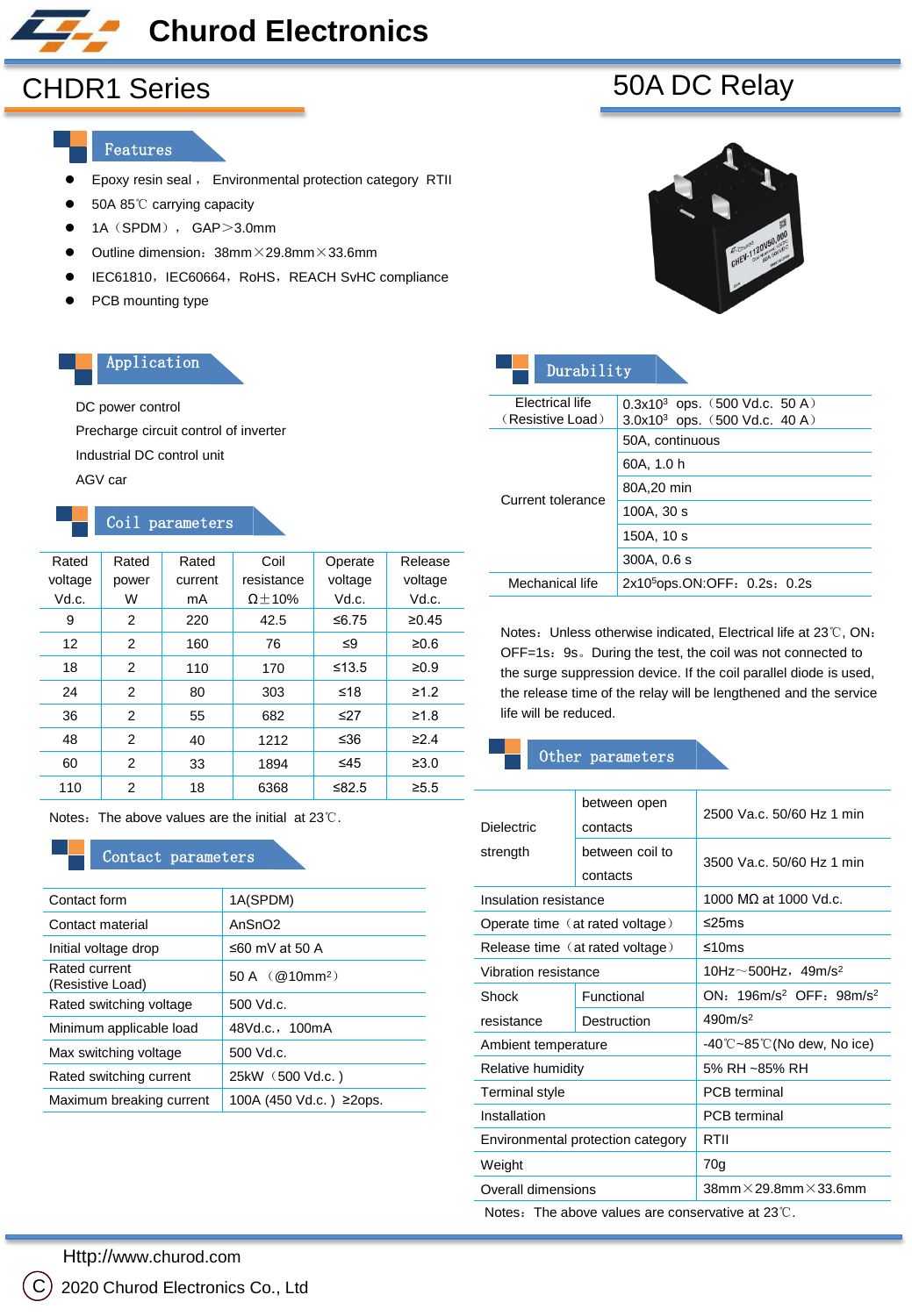## **Churod Electronics**



| <b>CHDR1</b>                                                 |  |  |  |  |  |
|--------------------------------------------------------------|--|--|--|--|--|
| Product code:                                                |  |  |  |  |  |
| <b>CHDR1</b> series                                          |  |  |  |  |  |
| Contact form:                                                |  |  |  |  |  |
| 1 Form A (SPDM)                                              |  |  |  |  |  |
| Coil rated voltage:                                          |  |  |  |  |  |
| 09:9VDC 12:12VDC 18:18VDC 24:24VDC                           |  |  |  |  |  |
| 36:36VDC 48:48VDC 60:60VDC 110:110VDC                        |  |  |  |  |  |
| Rated switching voltage:                                     |  |  |  |  |  |
| DO: 500VDC                                                   |  |  |  |  |  |
| Rated switching current:                                     |  |  |  |  |  |
| 50:50A                                                       |  |  |  |  |  |
| Additional numbers and /or letters:                          |  |  |  |  |  |
| 000-999, AAA-ZZZ, aaa-zzz or blank, which does not represent |  |  |  |  |  |
| electrical changes, only for specific customer requirements  |  |  |  |  |  |

Notes: The special customer shall be identified by the form of characteristic number after our company's review.

### Typical model

| Product description |      | Characteristics                                                              |                    |                            |                     |                      |
|---------------------|------|------------------------------------------------------------------------------|--------------------|----------------------------|---------------------|----------------------|
| Product name        | Code | Coil voltage                                                                 | Contact materials  | Load                       | Electrical life     | Safety certification |
| CHDR1-1**DO50       | 000  | 9V DC<br>12V DC<br>18V DC<br>24V DC<br>36V DC<br>48V DC<br>60V DC<br>110V DC | AgSnO <sub>2</sub> | 50A @500VDC<br>40A @500VDC | 300ops.<br>3000ops. | <b>TUV</b><br>CQC    |

Outline dimension



Notes: No dimensional tolerance noted: size  $\leq 10$ mm; tolerance :  $\pm 0.2$ mm; size 10~50mm; tolerance :  $\pm$  0.3mm; size >50mm时; tolerance : ±0.4mm 。